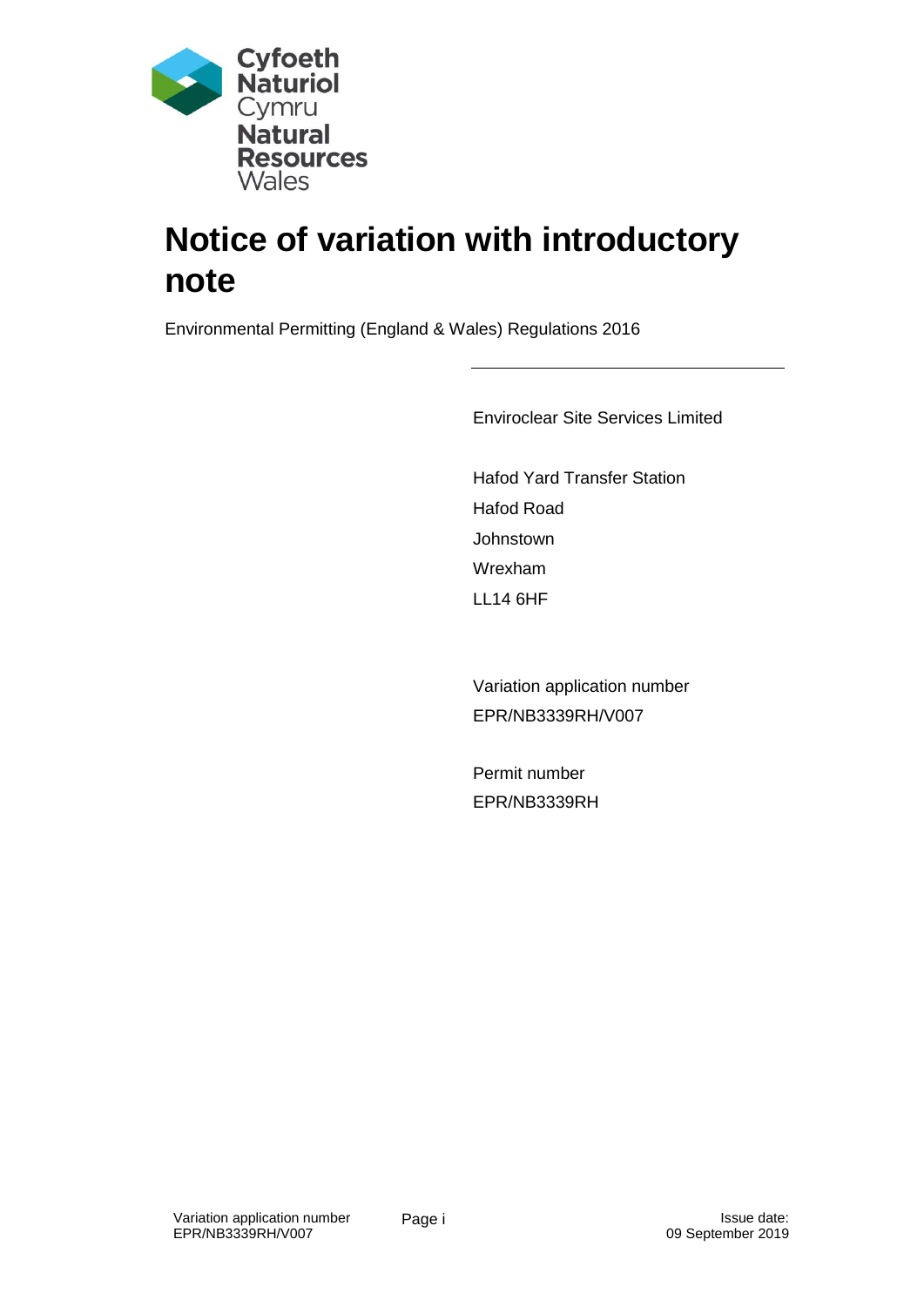## **Hafod Yard Transfer Station Permit number EPR/NB3339RH**

### **Introductory note**

### **This introductory note does not form a part of the notice**

The following notice gives notice of the variation of an environmental permit.

This variation is to increase the hazardous waste storage limit to 50 tonnes at any one time. Relevant storage capacity thresholds have been included in the permit to reflect the legal waste facility operational limits; above which, the site would be operating as an Industrial Emissions Directive installation these limits have been included in Table S1.1.

The schedules specify the changes made to the original permit.

The status log of a permit sets out the permitting history, including any changes to the permit reference number.

| <b>Status log of the permit</b>                                           |             |                                                                                                                                                                                                                                                                                      |  |
|---------------------------------------------------------------------------|-------------|--------------------------------------------------------------------------------------------------------------------------------------------------------------------------------------------------------------------------------------------------------------------------------------|--|
| <b>Description</b>                                                        | <b>Date</b> | <b>Comments</b>                                                                                                                                                                                                                                                                      |  |
| <b>Waste Management</b><br>Licence issued<br>EAWML 100343                 | 03/12/08    | Original permit for a household,<br>commercial and industrial waste transfer<br>station with treatment, asbestos storage<br>and vehicle depollution and dismantling<br>(authorised treatment) facility issued to<br>Mr Michael Davies trading as M and JT<br>Davies Group.           |  |
| Part transfer<br>determined<br>EPR/CB3133RG<br>(formerly EAWML<br>100343) | 09/08/11    | Partial transfer of permit complete:<br>EPR/CB3133RG<br>Varied<br>permit<br>$\bullet$<br>issued to Mr Michael Davies.<br>New permit EPR/WP3990VL issued<br>to Mr Nigel Harper to operate a<br>household, commercial and industrial<br>waste transfer station with treatment<br>only. |  |
| <b>Transfer determined</b><br>EPR/NB3339RH                                | 01/02/13    | Full transfer of permit EPR/CB3133RG<br>issued to Enviroclear Site Services<br>Limited.                                                                                                                                                                                              |  |
| Variation determined<br>EPR/NB3339RH/V002                                 | 18/12/13    | Operator initiated administrative variation<br>to add new waste codes and associated<br>conditions issued.                                                                                                                                                                           |  |
| Variation determined<br>EPR/NB3339RH/V003                                 | 23/06/15    | Operator initiated administrative variation<br>to add new waste codes issued.                                                                                                                                                                                                        |  |
| Variation determined<br>EPR/NB3339RH/V004                                 | 08/01/16    | Operator initiated administrative variation<br>to add new waste codes issued.                                                                                                                                                                                                        |  |
| Variation determined<br>EPR/NB3339RH/V005                                 | 14/03/17    | Variation issued:<br>Operator initiated variation to add new<br>waste codes; and a<br>Regulator initiated variation to update<br>and consolidate the permit.                                                                                                                         |  |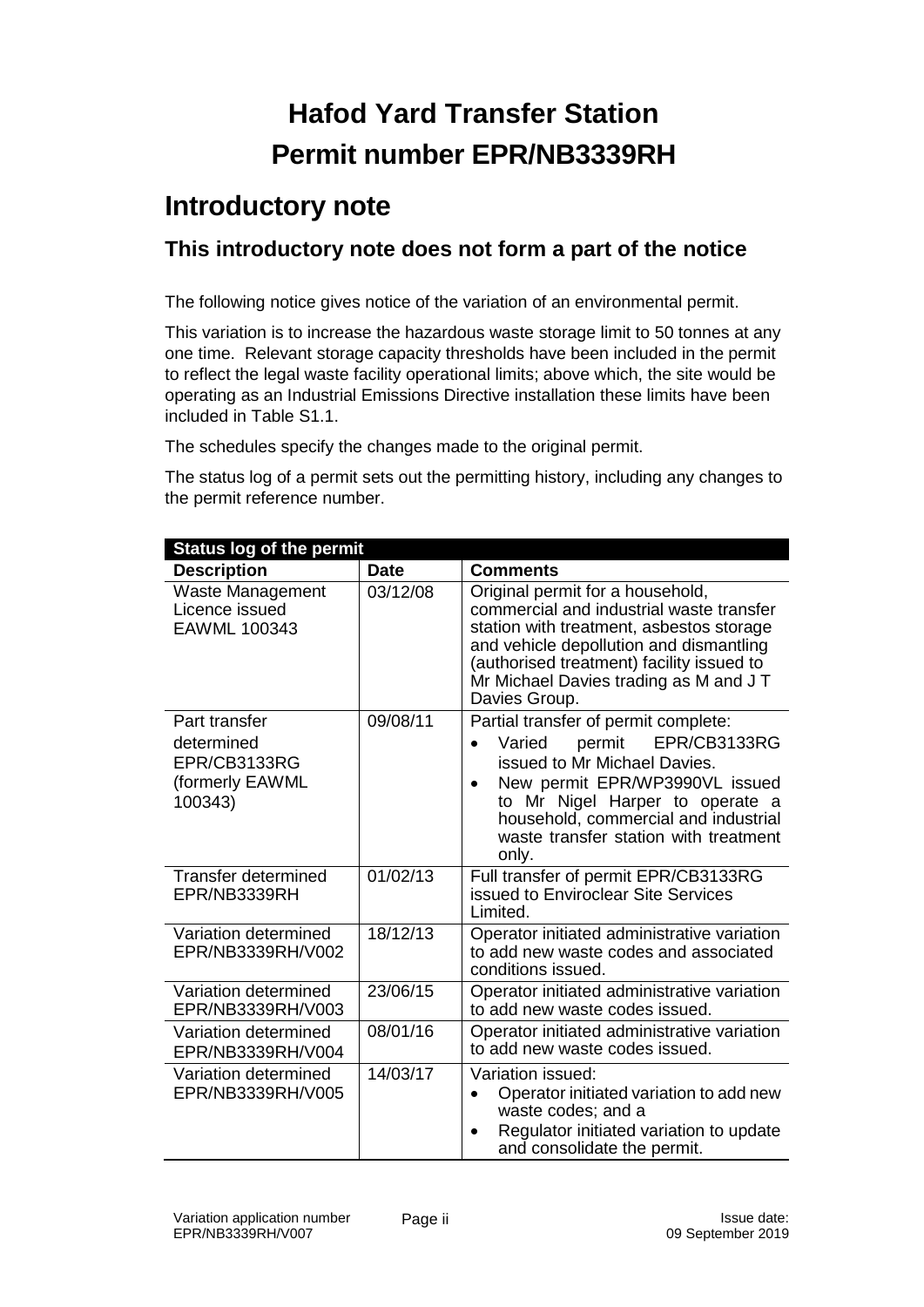| <b>Status log of the permit</b>       |                       |                                                                                          |  |
|---------------------------------------|-----------------------|------------------------------------------------------------------------------------------|--|
| <b>Description</b>                    | <b>Date</b>           | <b>Comments</b>                                                                          |  |
| Variation issued<br>EPR/NB3339RH/V006 | 01/05/19              | Variation to add 20 01 99 - Sharps<br>issued                                             |  |
| Application<br>EPR/NB3339RH/V007      | Duly made<br>30/05/19 | Application to increase hazardous waste<br>storage limit to 50 tonnes at any one<br>time |  |
| Schedule 5 response                   | 09/07/19              | Fire prevention and mitigation plan and<br>Environmental management system.              |  |
| Variation determined<br>EPR/NB3339RH  | 09/09/12              | Varied permit issued.                                                                    |  |

End of introductory note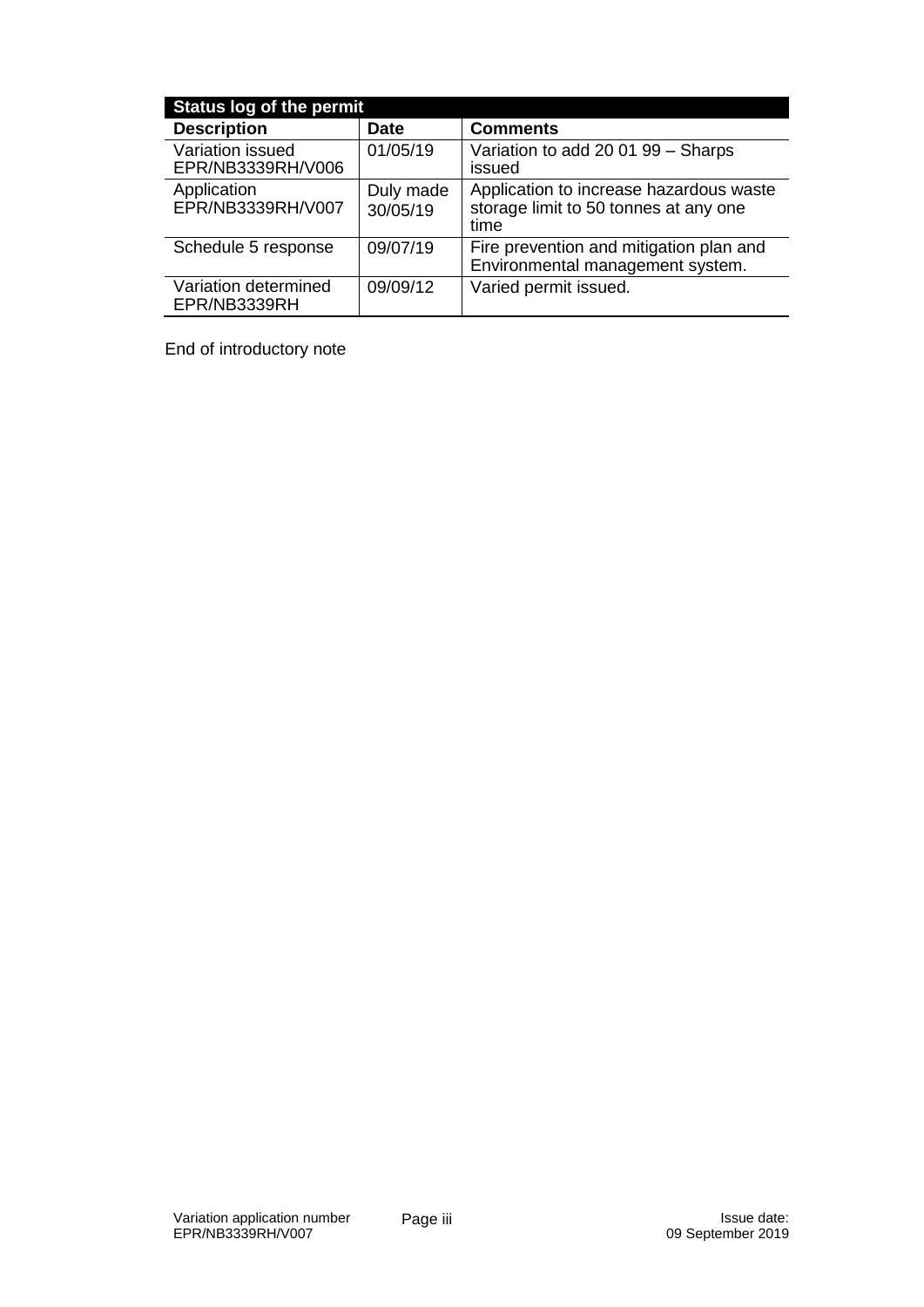## **Notice of variation**

Environmental Permitting (England and Wales) Regulations 2016

The Natural Resources Body for Wales ("Natural Resources Wales") in exercise of its powers under regulation 20 of the Environmental Permitting (England and Wales) Regulations 2016 varies

**Permit number**

**EPR/NB3339RH**

**issued to:**

**Enviroclear Site Services Limited** ("the operator")

whose registered office is **Hafod Yard 1 & 2 Hafod Road Ruabon Wrexham Clwyd LL14 6HF**

company registration number **03986084** to operate a regulated facility at **Hafod Yard Transfer Station Hafod Road Johnstown Wrexham LL14 6HF**

to the extent set out in the schedules.

The notice shall take effect from 09/2019

| Name              | Date       |
|-------------------|------------|
| <b>Huw Davies</b> | 09/09/2019 |

Authorised on behalf of Natural Resources Wales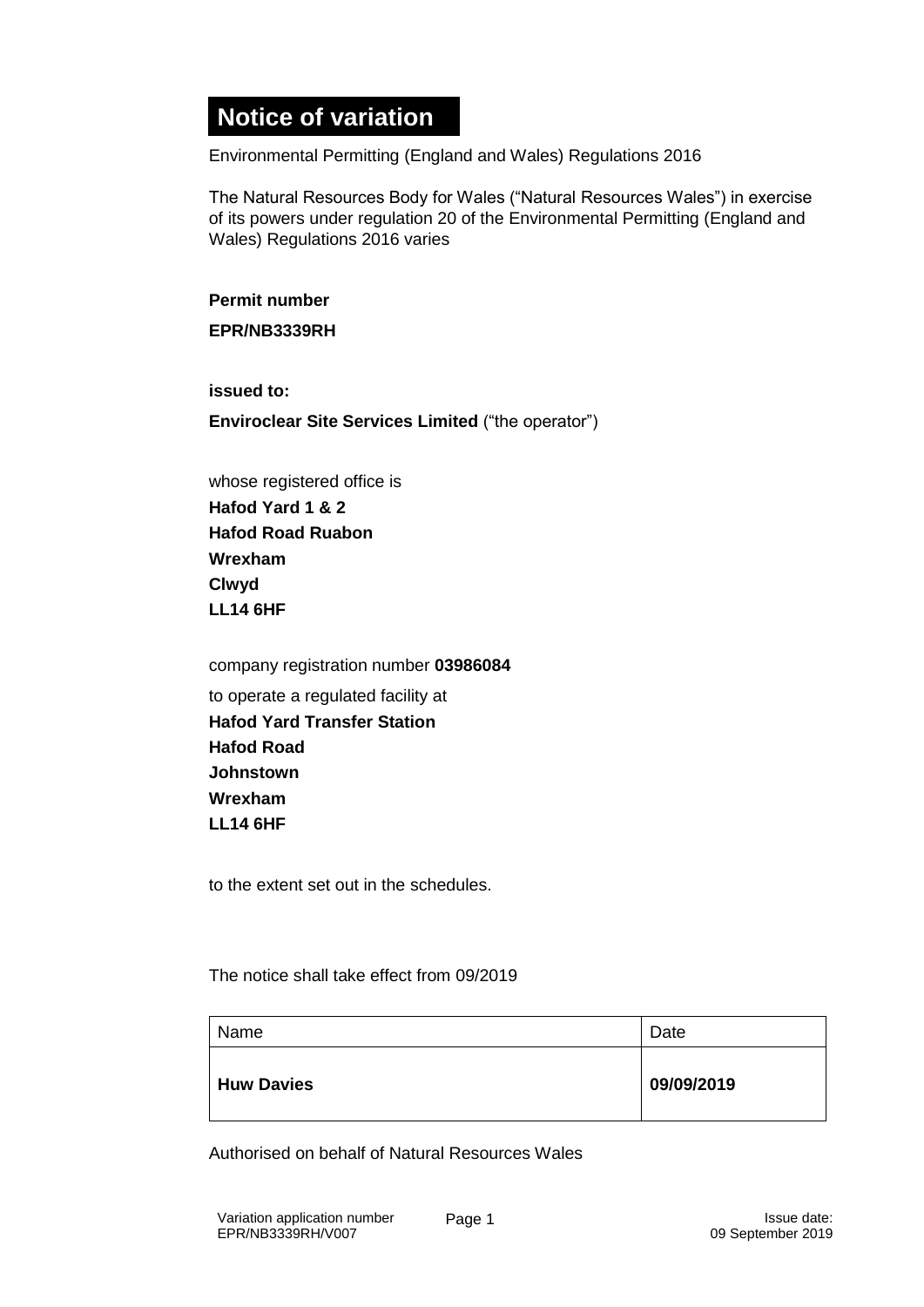#### **Schedule 1 – conditions to be deleted**

None

#### **Schedule 2 – conditions to be amended**

The following conditions are amended as a result of the application made by the operator

## **Schedule 1 - Operations**

| <b>Table S1.1 activities</b>                           |                                                                                                                                                              |                                                                                                                                                                                                                             |
|--------------------------------------------------------|--------------------------------------------------------------------------------------------------------------------------------------------------------------|-----------------------------------------------------------------------------------------------------------------------------------------------------------------------------------------------------------------------------|
| <b>Activity</b>                                        | Description of activities for                                                                                                                                | <b>Limits of activities</b>                                                                                                                                                                                                 |
| reference                                              | waste operations                                                                                                                                             |                                                                                                                                                                                                                             |
| Α1<br>Household,<br>Commercial                         | R13: Storage of waste pending<br>any of the operations<br>numbered R1 to R12                                                                                 | All hazardous waste must be stored on an<br>impermeable surface with sealed drainage.                                                                                                                                       |
| and<br>Industrial<br>Waste<br>Transfer<br>Station with | (excluding temporary storage,<br>pending collection, on the site<br>where it is produced)<br>D14: Repackaging prior to                                       | All non-hazardous waste may be stored and<br>treated either within a building, or in bays with<br>an impermeable surface with sealed drainage<br>or in containers stored on an impermeable<br>surface with sealed drainage. |
| Treatment<br>& Asbestos<br>Storage                     | submission to any of the<br>operations numbered D1 to<br>D13                                                                                                 | All inert waste may be stored and treated on<br>hardstanding or on an impermeable surface<br>with sealed drainage.                                                                                                          |
|                                                        | D15: Storage pending any of<br>the operations numbered D1 to<br>D14 (excluding temporary<br>storage pending collection on<br>the site where it is produced). | Asbestos waste shall be double bagged and<br>stored within clearly identified, segregated,<br>secure, lockable containers on an impermeable<br>surface with sealed drainage.                                                |
|                                                        | D9: Physico-chemical<br>treatment not specified<br>elsewhere in this Annex which<br>results in final compounds or<br>mixtures which are discarded            | The maximum quantity of hazardous waste that<br>can be stored at the site in total for recovery or<br>disposal, shall not exceed 50 tonnes at any one<br>time.                                                              |
|                                                        | by means of any of the<br>operations numbered D1 to<br>D12 (e.g. evaporation, drying,<br>calcination, etc.)                                                  | Treatment operations shall be limited to manual<br>and/or mechanical:<br>sorting and/or separation<br>$\overline{\phantom{0}}$<br>screening<br>$\overline{\phantom{0}}$                                                     |
|                                                        | R3: Recycling/ reclamation of<br>organic substances which are<br>not used as solvents                                                                        | baling<br>$\overline{a}$<br>shredding<br>$\overline{\phantom{0}}$<br>crushing<br>$\overline{a}$<br>compaction<br>$\overline{a}$                                                                                             |
|                                                        | R4: Recycling/ reclamation of<br>metals and metal compounds                                                                                                  | bulking up<br>$\overline{\phantom{0}}$<br>of non-hazardous or inert waste for the purpose<br>of recovery or disposal.                                                                                                       |
|                                                        | R5: Recycling/ reclamation of<br>other inorganic compounds                                                                                                   | There shall be no treatment of hazardous<br>wastes other than bulking up for onward<br>transfer.                                                                                                                            |
|                                                        |                                                                                                                                                              | Waste types as specified in Table S2.1                                                                                                                                                                                      |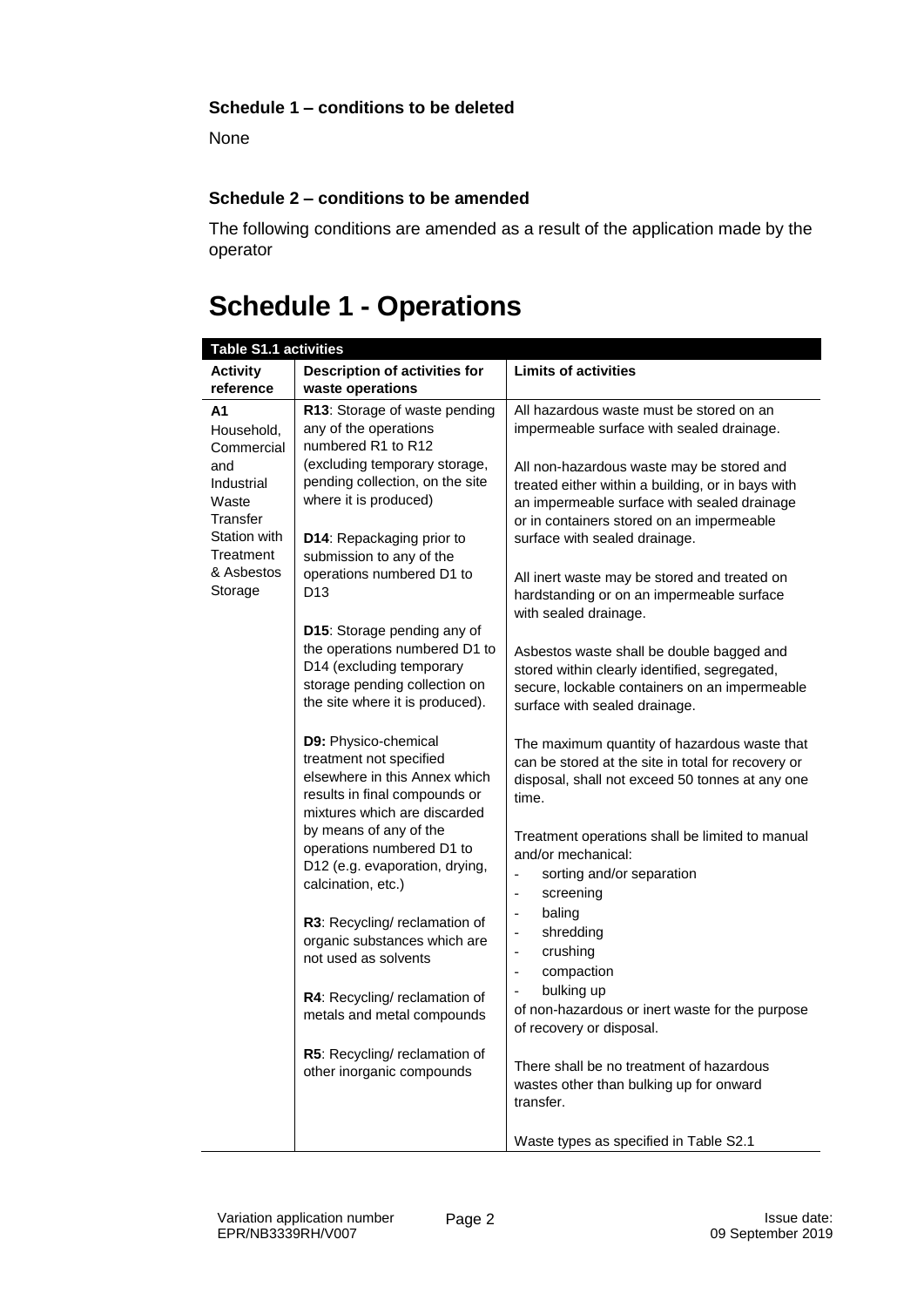| А2<br>Vehicle<br>Depollution                              | R13: Storage of waste pending<br>any of the operations<br>numbered R1 to R12                                               | All waste must be treated on an impermeable<br>surface with sealed drainage.                                                                                                                                                |
|-----------------------------------------------------------|----------------------------------------------------------------------------------------------------------------------------|-----------------------------------------------------------------------------------------------------------------------------------------------------------------------------------------------------------------------------|
| &<br>Dismantling<br>(Authorised<br>Treatment)<br>Facility | (excluding temporary storage,<br>pending collection, on the site<br>where it is produced)<br>R4: Recycling/ reclamation of | Uncontaminated plastic, glass and ferrous and<br>non-ferrous metal wastes arising from the<br>treatment of End-of- life vehicles may be stored<br>on hardstanding or an impermeable surface<br>with sealed drainage system. |
|                                                           | metals and metal compounds                                                                                                 |                                                                                                                                                                                                                             |
|                                                           | R5: Recycling/ reclamation of<br>other inorganic compounds                                                                 | All other wastes must be stored on an<br>impermeable surface with sealed drainage<br>system.                                                                                                                                |
|                                                           |                                                                                                                            | Lead acid batteries shall be stored in containers<br>with an impermeable, acid resistant base and a<br>lid to prevent ingress of surface water.                                                                             |
|                                                           |                                                                                                                            | Treatment operations shall be limited to manual<br>and/or mechanical:                                                                                                                                                       |
|                                                           |                                                                                                                            | Depolluting of waste motor vehicles<br>$\overline{a}$                                                                                                                                                                       |
|                                                           |                                                                                                                            | sorting and/or separation                                                                                                                                                                                                   |
|                                                           |                                                                                                                            | grading<br>$\overline{a}$                                                                                                                                                                                                   |
|                                                           |                                                                                                                            | baling<br>$\blacksquare$                                                                                                                                                                                                    |
|                                                           |                                                                                                                            | shearing (manual only)<br>$\overline{\phantom{a}}$                                                                                                                                                                          |
|                                                           |                                                                                                                            | crushing/compaction                                                                                                                                                                                                         |
|                                                           |                                                                                                                            | cutting<br>bulking up                                                                                                                                                                                                       |
|                                                           |                                                                                                                            | of permitted waste for the purpose of recovery<br>only.                                                                                                                                                                     |
|                                                           |                                                                                                                            | Waste motor vehicles shall have their tyres<br>removed before they are baled, crushed or<br>compacted.                                                                                                                      |
|                                                           |                                                                                                                            | The maximum quantity of hazardous waste that<br>can be stored at the site in total for recovery or<br>disposal, shall not exceed 10 tonnes at any one<br>time.                                                              |
|                                                           |                                                                                                                            | Waste types as specified in Table S2.2                                                                                                                                                                                      |

| <b>Table S1.2 Operating techniques</b>                                                                                 |                       |                         |
|------------------------------------------------------------------------------------------------------------------------|-----------------------|-------------------------|
| <b>Description</b>                                                                                                     | <b>Parts</b>          | Date<br><b>Received</b> |
| <b>Technical Guidance Document:</b><br>How to comply with your<br>environmental permit'                                | All relevant sections | N/A                     |
| Sector Guidance Note IPPC S5.06:<br>Guidance for the Recovery and<br>Disposal of Hazardous and Non-<br>Hazardous Waste | All relevant sections | N/A                     |
| Fire prevention and mitigation plan<br>quidance - Waste<br>Version 1, May 2016                                         | All relevant sections | N/A                     |